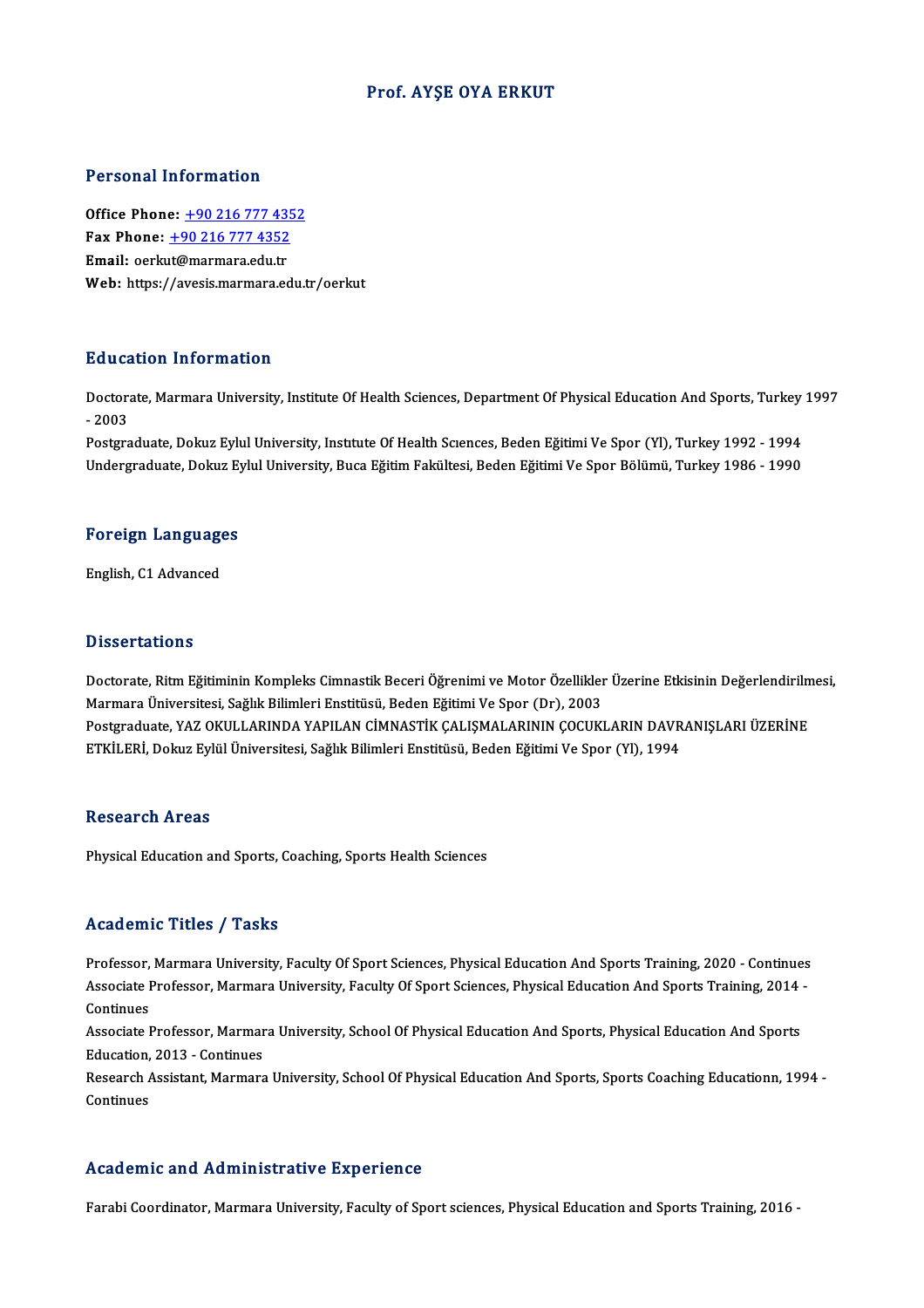Continues

Continues<br>Rektörlüğe Bağlı Birim Başkanı, Marmara University, Faculty of Sport sciences, Physical Education and Sports Training,<br>2016 - Continues Continues<br>Rektörlüğe Bağlı I<br>2016 - Continues<br>Head of Denartme Rektörlüğe Bağlı Birim Başkanı, Marmara University, Faculty of Sport sciences, Physical Education and Sports Train<br>2016 - Continues<br>Head of Department, Marmara University, Institute of Educational Sciences, Department of P 2016 - Continues<br>Head of Department, Marmara University, Institute of Educational Sciences, Department of Physical Education and

Head of Department, Marmara University, Institute of Educational Sciences, Department of Physical Education and<br>Sports Teacher Education, 2016 - Continues<br>Deputy Head of Department, Marmara University, Faculty Of Sport Sci

Sports Teacher Education, 2016 - Continues<br>Deputy Head of Department, Marmara Unive<br>2015 - Continues Deputy Head of Department, Marmara University, Faculty Of Sport Sciences, Physical Education And Sports Trainin<br>2015 - Continues<br>Head of Department, Marmara University, School of Physical Education and Sports, Physical Edu

Head of Department, Marmara University, School of Physical Education and Sports, Physical Education and Sports<br>Education, 2014 - 2015

## Courses

Courses<br>ARTİSTİK CİMNASTİK 1 MODÜL SEÇİMLİK, Associate Degree, 2019 - 2020<br>PSİKOMOTOR CELİSİM Undergraduata 2019, 2020 SSATISSI<br>ARTİSTİK CİMNASTİK 1 MODÜL SEÇİMLİK, Associate<br>PSİKOMOTOR GELİŞİM, Undergraduate, 2019 - 2020<br>HAREKET EĞİTİMİ, Bostaraduate, 2019 - 2020 PSİKOMOTOR GELİŞİM, Undergraduate, 2019 - 2020<br>HAREKET EĞİTİMİ, Postgraduate, 2019 - 2020 FarklıÖğretimYöntemlerininBeceriÖğretimineEtkisİ,Postgraduate,2019 -2020 HAREKET EĞİTİMİ, Postgraduate, 2019 - 2020<br>Farklı Öğretim Yöntemlerinin Beceri Öğretimine Etkisİ, Postgraduat<br>TOPLUMA HİZMET UYGULAMALARI, Undergraduate, 2019 - 2020<br>SEMİNER, Rostgraduate, 2019, 2020 Farklı Öğretim Yöntemlerinin Beceri Ö<br>TOPLUMA HİZMET UYGULAMALARI, I<br>SEMİNER, Postgraduate, 2019 - 2020<br>MOTOP CELİSİM Undergraduate, 201 TOPLUMA HİZMET UYGULAMALARI, Undergrad<br>SEMİNER, Postgraduate, 2019 - 2020<br>MOTOR GELİŞİM, Undergraduate, 2019 - 2020<br>Okul sosuklarında matar basari solisimi. Basts SEMİNER, Postgraduate, 2019 - 2020<br>MOTOR GELİŞİM, Undergraduate, 2019 - 2020<br>Okul çocuklarında motor beceri gelişimi , Postgraduate, 2019 - 2020<br>OKUL DENEVİMİ, Undergraduate, 2019 - 2020 MOTOR GELİŞİM, Undergraduate, 2019 - 2020<br>Okul çocuklarında motor beceri gelişimi , Postgr<br>OKUL DENEYİMİ , Undergraduate, 2019 - 2020<br>HAREKET EĞİTİMİ , Undergraduate, 2019 - 2020 Okul çocuklarında motor beceri gelişimi , Postgrad<br>OKUL DENEYİMİ , Undergraduate, 2019 - 2020<br>HAREKET EĞİTİMİ , Undergraduate, 2019 - 2020 HAREKET EĞİTİMİ , Undergraduate, 2019 - 2020<br>Advising Theses

Advising Theses<br>Erkut A. O. , Anaokulu Çocuklarında Görsel Algı Gelişimini Destekleyici Trampolin ve Hareket Eğitimi Programlarının<br>Pikket ve Görsel Algı Gelişimine Etkişinin Değerlendirilmesi, Bestaradusta G.SUNAP(Student rra v romg "rrosses"<br>Erkut A. O. , Anaokulu Çocuklarında Görsel Algı Gelişimini Destekleyici Trampolin ve Hareket Eğitimi<br>Dikkat ve Görsel Algı Gelişimine Etkisinin Değerlendirilmesi, Postgraduate, C.SUNAR(Student), 2019<br>F Erkut A. O. , Anaokulu Çocuklarında Görsel Algı Gelişimini Destekleyici Trampolin ve Hareket Eğitimi Programlarının<br>Dikkat ve Görsel Algı Gelişimine Etkisinin Değerlendirilmesi, Postgraduate, C.SUNAR(Student), 2019<br>Erkut A Dikkat ve Görsel Algı Gelişimine Etkisinin Değerlendirilmesi, Postgraduate, C.SUNAR(Student), 2019<br>Erkut A. O. , Beden Eğitimi Öğretmen Adaylarının Başarı Hedef Yönelimlerinin Güdülenme ve Öğrenme Stratejilerini<br>Belirlemed Erkut A. O. , Beden Eğitimi Öğretmen Adaylarının Başarı Hedef Yönelimlerinin Güdülenme ve Öğrenme Stratejilerini<br>Belirlemedeki Rolü, Postgraduate, S.DENKTAŞ(Student), 2019<br>Erkut A. O. , 10-11 yaş çocuklarda fiziksel etkinl Belirlemedeki Rolü, Postgraduate, S.DENKTAŞ(Student), 2019<br>Erkut A. O. , 10-11 yaş çocuklarda fiziksel etkinlik kartları ve oyun konsollu hareket etkinlikleri<br>okuma performansı üzerine etkisinin incelenmesi., Postgraduate, Erkut A. O. , 10-11 yaş çocuklarda fiziksel etkinlik kartları ve oyun konsollu hareket etkinliklerinin dikkat, ekran ve kağıt<br>okuma performansı üzerine etkisinin incelenmesi., Postgraduate, H.ÖZDEMİR(Student), 2019<br>Erkut A okuma performansı üzerine etkisinin incelenmesi., Postgraduate, H.ÖZDEMİR(Student), 2019<br>Erkut A. O. , Beden Eğitimi ve Spor Dersi Disiplinler Arası Öğretim Yaklaşımı Uygulamasının Erişi,T<br>"6.Sınıf Fen Bilgisi 'Kuvvet ve H Erkut A. O. , Beden Eğitimi ve Spor Dersi Disiplinler Arası Öğretim Yaklaşımı Uygulamasının Erişi,Tutum ve Kalıcılığa<br>"6.Sınıf Fen Bilgisi 'Kuvvet ve Hareket' Ünitesi Örneği, Postgraduate, Ö.YURTBAŞI(Student), 2019<br>Erkut A "6.Sınıf Fen Bilgisi 'Kuvvet ve Hareket' Ünitesi Örneği, Postgraduate, Ö.YURTBAŞI(Student), 2019<br>Erkut A. O. , 6. Sınıf Beden Eğitimi ve Spor Dersi Voleybol Ünitesinin Yapılandırmacı Yaklaşımı Temel Alan Etkileşimli<br>Video Erkut A. O. , 6. Smif Beden<br>Video Öğretim Yöntemi ve<br>S.ERDEM(Student), 2019<br>Frlat A. O. Oraya ve Fiziki Video Öğretim Yöntemi ve Spor Eğitimi Modeli ile Öğretilmesinin Öğrencinin Erişi ve Tutumuna Etkisi, Postg<br>S.ERDEM(Student), 2019<br>Erkut A. O. , Oyun ve Fiziki Etkinlikler Dersnin İlkokul Öğrencilerinin Okula Bağlanma Düzey S.ERDEM(Student), 2019<br>Erkut A. O. , Oyun ve Fiziki Etkinlikler Dersnin İlkokul Öğrencilerinin Okula Bağlanma Düzeylerine Etkisinin<br>Değerlendirilmesi", Postgraduate, M.BAHRİ(Student), 2019 Erkut A. O. , Oyun ve Fiziki Etkinlikler Dersnin İlkokul Öğrencilerinin Okula Bağlanma Düzeylerine Etkisinin<br>Değerlendirilmesi", Postgraduate, M.BAHRİ(Student), 2019<br>ERKUT A. O. , ORTAOKUL VE LİSEDE ÖĞRENİM GÖREN ÖĞRENCİLE Değerlendirilmesi", Postgraduate, M.BAHRİ(Student), 2019<br>ERKUT A. O. , ORTAOKUL VE LİSEDE ÖĞRENİM GÖREN ÖĞRENCİLERİN EBEVEYNLERİNİN BEDEN EĞİTİMİ '<br>DERSİNE YÖNELİK TUTUMLARININ FİZİKSEL AKTİVİTE DÜZEYLERİNE GÖRE İNCELENMES ERKUT A. O. , ORTAOKUL<br>DERSINE YÖNELIK TUTU<br>Ç.TOPAL(Student), 2019<br>ERKUT A. O., Orun ve Sri DERSİNE YÖNELİK TUTUMLARININ FİZİKSEL AKTİVİTE DÜZEYLERİNE GÖRE İNCELENMESİ, Postgraduate,<br>Ç.TOPAL(Student), 2019<br>ERKUT A. O. , Oyun ve fiziki etkinlikler dersinin ilkokul öğrencilerinin okula bağlanma düzeylerine etkisini değerlendirilmesi, Postgraduate, M.Bahri(Student), 2019 ERKUT A. O. , Oyun ve fiziki etkinlikler dersinin ilkokul öğrencilerinin okula bağlanma düzeylerine etkisinin<br>değerlendirilmesi, Postgraduate, M.Bahri(Student), 2019<br>ERKUT A. O. , 10-11 yaş çocuklarda fiziksel etkinlik kar değerlendirilmesi, Postgraduate, M.Bahri(Student), 2019<br>ERKUT A. O. , 10-11 yaş çocuklarda fiziksel etkinlik kartları ve video oyun konsollu hareket etkinlil<br>kağıt okuma performansı üzerine etkisinin incelenmesi, Postgradu ERKUT A. O. , 10-11 yaş çocuklarda fiziksel etkinlik kartları ve video oyun konsollu hareket etkinliklerinin dikkat, ekran v<br>kağıt okuma performansı üzerine etkisinin incelenmesi, Postgraduate, H.Özdemir(Student), 2019<br>Erk kağıt okuma performansı üzerine etkisinin incelenmesi, Postgraduate, H.Özdemir(Student), 2019<br>Erkut A. O. , 9-10 Yaş İlkokul Çocuklarında Ritim Eğitiminin Turnike Becerisi Ve Görsel Dikkat Becerisi Üzerine Etkisinin ERKUT A. O. , Genç futbolcularda fonksiyonel antrenmanın atletik performansa etkisinin değerlendirilmesi, Postgraduate,<br>A.BOZTEPE(Student), 2018 İncelenmesi, Postgraduate, A.TANIR(Student), 2019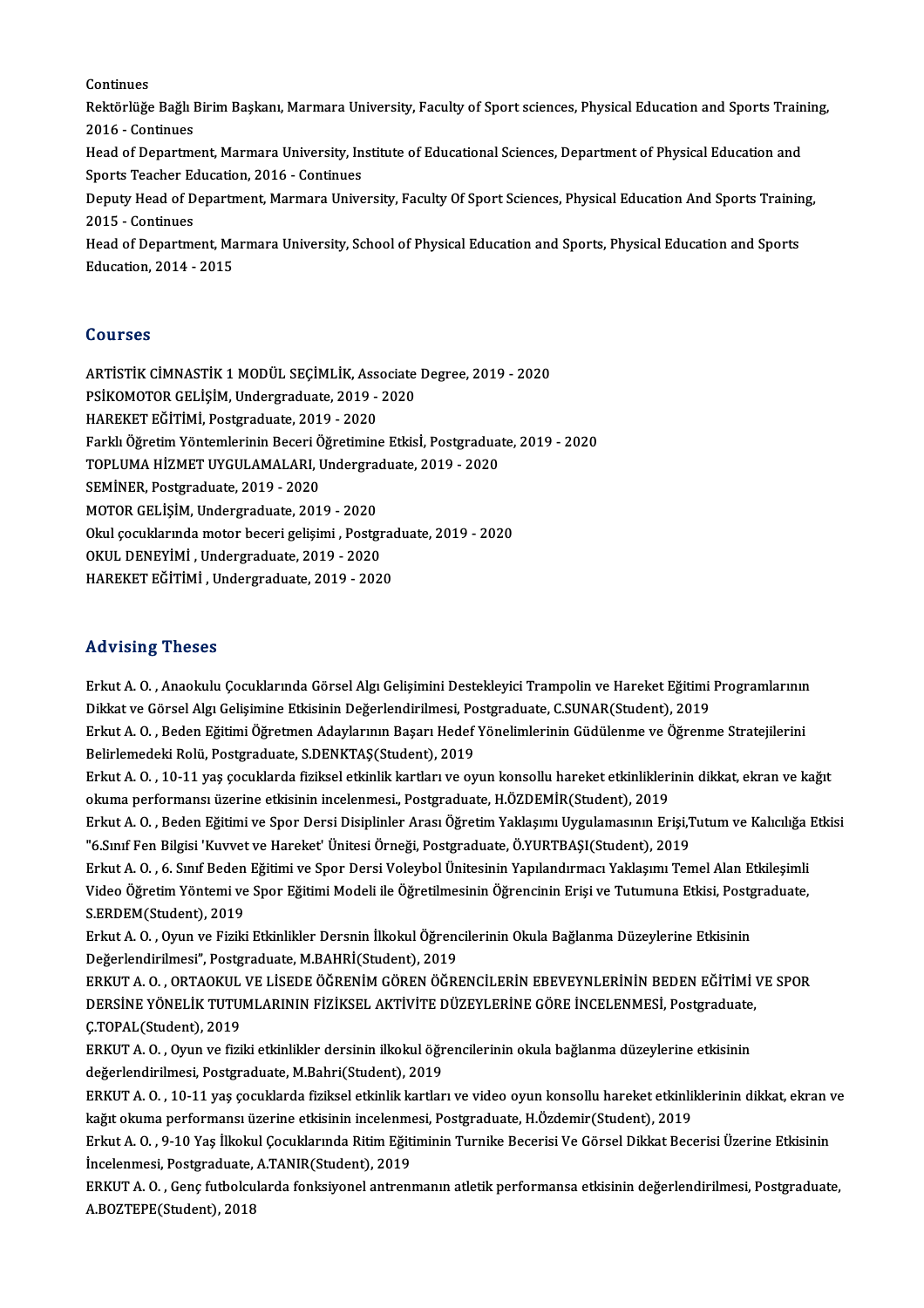ERKUT A. O. , Beden eğitimi ve spor derslerinde fiziksel etkinlik kartları uygulamaları ile yürütülen akran öğretimi<br>madeline ilişkin öğrengi ve öğretmen görüsleri, Bestareduste, KATI ((Student), 2017 ERKUT A. O. , Beden eğitimi ve spor derslerinde fiziksel etkinlik kartları uygulamaları i<br>modeline ilişkin öğrenci ve öğretmen görüşleri, Postgraduate, K.ATLI(Student), 2017 modeline ilişkin öğrenci ve öğretmen görüşleri, Postgraduate, K.ATLI(Student), 2017<br>Jury Memberships

<mark>Jury Memberships</mark><br>Post Graduate, Post Graduate, Marmara Üniversitesi, September, 2019<br>Post Craduate, Post Craduate, Marmara Üniversitesi, August, 2019 pary Fromborompo<br>Post Graduate, Post Graduate, Marmara Üniversitesi, September, 20<br>Post Graduate, Post Graduate, Marmara Üniversitesi, August, 2019<br>Post Graduate, Post Graduate, Marmara Üniversitesi, August, 2019 Post Graduate, Post Graduate, Marmara Üniversitesi, September, 20<br>Post Graduate, Post Graduate, Marmara Üniversitesi, August, 2019<br>Post Graduate, Post Graduate, Marmara Üniversitesi, August, 2019<br>Post Graduate, Post Gradua Post Graduate, Post Graduate, Marmara Üniversitesi, August, 2019<br>Post Graduate, Post Graduate, Marmara Üniversitesi, August, 2019<br>Post Graduate, Post Graduate, Marmara Üniversitesi, August, 2019<br>Post Graduate, Post Graduat Post Graduate, Post Graduate, Marmara Üniversitesi, August, 2019 Post Graduate, Post Graduate, Marmara Üniversitesi, August, 20<br>Post Graduate, Post Graduate, Marmara Üniversitesi, July, 2019<br>Post Graduate, Post Graduate, Marmara Üniversitesi, July, 2019<br>Post Craduate, Post Craduate, Mar Post Graduate, Post Graduate, Marmara Üniversitesi, July, 2019<br>Post Graduate, Post Graduate, Marmara Üniversitesi, July, 2019<br>Post Graduate, Post Graduate, Marmara Üniversitesi, July, 2019<br>Post Craduate, Post Craduate, Mar Post Graduate, Post Graduate, Marmara Üniversitesi, July, 2019<br>Post Graduate, Post Graduate, Marmara Üniversitesi, July, 2019<br>Post Graduate, Post Graduate, Marmara Üniversitesi, June, 2019<br>Post Graduate, Post Graduate, Mar Post Graduate, Post Graduate, Marmara Üniversitesi, July, 2019<br>Post Graduate, Post Graduate, Marmara Üniversitesi, June, 2019<br>Post Graduate, Post Graduate, Marmara Üniversitesi, June, 2019<br>Post Graduate, Post Graduate, Mar Post Graduate, Post Graduate, Marmara Üniversitesi, June, 2019<br>Post Graduate, Post Graduate, Marmara Üniversitesi, June, 2019<br>Post Graduate, Post Graduate, Marmara Üniversitesi, June, 2019<br>Anneintment Academie Staff, Annei Post Graduate, Post Graduate, Marmara Üniversitesi, June, 2019<br>Post Graduate, Post Graduate, Marmara Üniversitesi, June, 2019<br>Appointment Academic Staff, Appointment Academic Staff, Haliç Üniversitesi, March, 2019 Post Graduate, Post Graduate, Marmara Üniversitesi, June, 2019<br>Appointment Academic Staff, Appointment Academic Staff, Haliç Üniversitesi, March, 2019<br>Appointment Academic Staff, Appointment Academic Staff, Haliç Üniversit Appointment Academic Staff, Appointment Academic Staff, Ha<br>Appointment Academic Staff, Appointment Academic Staff, Ha<br>Doctorate, Doctorate, Marmara Üniversitesi, February, 2019<br>Pest Creduste, Pest Creduste, Marmara Ünivers Appointment Academic Staff, Appointment Academic Staff, Haliç Üniv<br>Doctorate, Doctorate, Marmara Üniversitesi, February, 2019<br>Post Graduate, Post Graduate, Marmara Üniversitesi, January, 2019<br>Post Craduate, Post Craduate, Doctorate, Doctorate, Marmara Üniversitesi, February, 2019<br>Post Graduate, Post Graduate, Marmara Üniversitesi, January, 2019<br>Post Graduate, Post Graduate, Marmara Üniversitesi, August, 2018<br>Post Craduate, Post Craduate, Ma Post Graduate, Post Graduate, Marmara Üniversitesi, January, 20<br>Post Graduate, Post Graduate, Marmara Üniversitesi, August, 20<br>Post Graduate, Post Graduate, Marmara Üniversitesi, July, 2018<br>Annointment Academie Staff, Anno Post Graduate, Post Graduate, Marmara Üniversitesi, August, 2018<br>Post Graduate, Post Graduate, Marmara Üniversitesi, July, 2018<br>Appointment Academic Staff, Appointment Academic Staff, Marmara Üniversitesi, March, 2018 Post Graduate, Post Graduate, Marmara Üniversitesi, July, 2018<br>Appointment Academic Staff, Appointment Academic Staff, Marmara Üniversitesi, March, 201<br>Appointment Academic Staff, Appointment Academic Staff, Nişantaşı Üniv Appointment Academic Staff, Appointment Academic Staff, Marmara<br>Appointment Academic Staff, Appointment Academic Staff, Nişantaşı<br>Post Graduate, Post Graduate, Marmara Üniversitesi, January, 2017<br>Post Craduate, Post Cradua Appointment Academic Staff, Appointment Academic Staff, Nişantaşı<br>Post Graduate, Post Graduate, Marmara Üniversitesi, January, 2017<br>Post Graduate, Post Graduate, Marmara Üniversitesi, October, 2016<br>Postoral Examination, Do Post Graduate, Post Graduate, Marmara Üniversitesi, January, 2017<br>Post Graduate, Post Graduate, Marmara Üniversitesi, October, 2016<br>Doctoral Examination, Doctoral Examination, Mersin Üniversitesi, July, 2016<br>Doctoral Exami Post Graduate, Post Graduate, Marmara Üniversitesi, October, 2016<br>Doctoral Examination, Doctoral Examination, Mersin Üniversitesi, July, 2016<br>Doctoral Examination, Doctoral Examination, Mersin Üniversitesi, July, 2016<br>Post Doctoral Examination, Doctoral Examination, Mersin Üniversitesi<br>Doctoral Examination, Doctoral Examination, Mersin Üniversitesi<br>Post Graduate, Post Graduate, Marmara Üniversitesi, June, 2016<br>Post Graduate, Post Graduate, M Doctoral Examination, Doctoral Examination, Mersin Üniversites<br>Post Graduate, Post Graduate, Marmara Üniversitesi, June, 2016<br>Post Graduate, Post Graduate, Marmara Üniversitesi, July, 2015<br>Post Craduate, Post Craduate, Mar Post Graduate, Post Graduate, Marmara Üniversitesi, June, 2016<br>Post Graduate, Post Graduate, Marmara Üniversitesi, July, 2015<br>Post Graduate, Post Graduate, Marmara Üniversitesi, April, 2015

# Post Graduate, Post Graduate, Marmara Üniversitesi, April, 2015<br>Articles Published in Journals That Entered SCI, SSCI and AHCI Indexes

- I. Static and dynamic balances of patients with acromegaly and impact of exercise on balance Mostra abandacı an your nunc anter direct du bory door untu anter internet<br>Static and dynamic balances of patients with acromegaly and impact of exercise on balanc<br>Haliloğlu Ö., Topsakal N., Çamlıgüney A. F. , Korkmaz Ö. P Static and dynamic balances of patients with acromegal<br>Haliloğlu Ö., Topsakal N., Çamlıgüney A. F. , Korkmaz Ö. P. , Şahi<br>PITUITARY, vol.22, pp.497-506, 2019 (Journal Indexed in SCI)<br>Physisal and sandiovassular parformanse PITUITARY, vol.22, pp.497-506, 2019 (Journal Indexed in SCI)<br>II. Physical and cardiovascular performance in cases with acromegaly after regular short-term exercise
- PITUITARY, vol.22, pp.497-506, 2019 (Journal Indexed in SCI)<br><mark>Physical and cardiovascular performance in cases with acromegaly after regular short-term exercise</mark><br>Hatipoglu E., Topsakal N., Atilgan O. E. , Çamlıgüney A. F. Pl<br>Ha<br>CI Hatipoglu E., Topsakal N., Atilgan O. E. , Çamlıgüney A. F. , İkitimur B., Ugurlu S<br>P.<br>CLINICAL ENDOCRINOLOGY, vol.83, pp.91-97, 2015 (Journal Indexed in SCI)<br>Impect of exercise en suality of life and hody self persentian

- P.<br>CLINICAL ENDOCRINOLOGY, vol.83, pp.91-97, 2015 (Journal Indexed in SCI)<br>III. Impact of exercise on quality of life and body-self perception of patients with acromegaly<br>Hetipogly E. Tengelial N. Atilgan O.E., Algelan N. CLINICAL ENDOCRINOLOGY, vol.83, pp.91-97, 2015 (Journal Indexed in SCI)<br>Impact of exercise on quality of life and body-self perception of patients with acromegaly<br>Hatipoglu E., Topsakal N., Atilgan O. E. , Alcalar N., Çaml Impact of exercise on quality of life and body-self perception of<br>Hatipoglu E., Topsakal N., Atilgan O. E. , Alcalar N., Çamlıgüney A. F. , Niyaz<br>Pituitary, vol.17, no.1, pp.38-43, 2014 (Journal Indexed in SCI Expanded)<br>As Hatipoglu E., Topsakal N., Atilgan O. E. , Alcalar N., Çamlıgüney A. F. , Niyazoglu M., Çotuk H. B. , Kadıc<br>Pituitary, vol.17, no.1, pp.38-43, 2014 (Journal Indexed in SCI Expanded)<br>IV. Assessment of Demographic and Person
- Pituitary, vol.17, no.1, pp.38-43, 2014 (Journa<br>Assessment of Demographic and Person<br>Tavacıoğlu L., Kora K., Atilgan E. O. , Savran C.<br>JOUPMAL OF HUMAN KINETICS vol.25, np.10 Assessment of Demographic and Personality Characteristics of Elite Dand<br>Tavacıoğlu L., Kora K., Atilgan E. O. , Savran C.<br>JOURNAL OF HUMAN KINETICS, vol.25, pp.109-115, 2010 (Journal Indexed in SCI) JOURNAL OF HUMAN KINETICS, vol.25, pp.109-115, 2010 (Journal Indexed in SCI)<br>Articles Published in Other Journals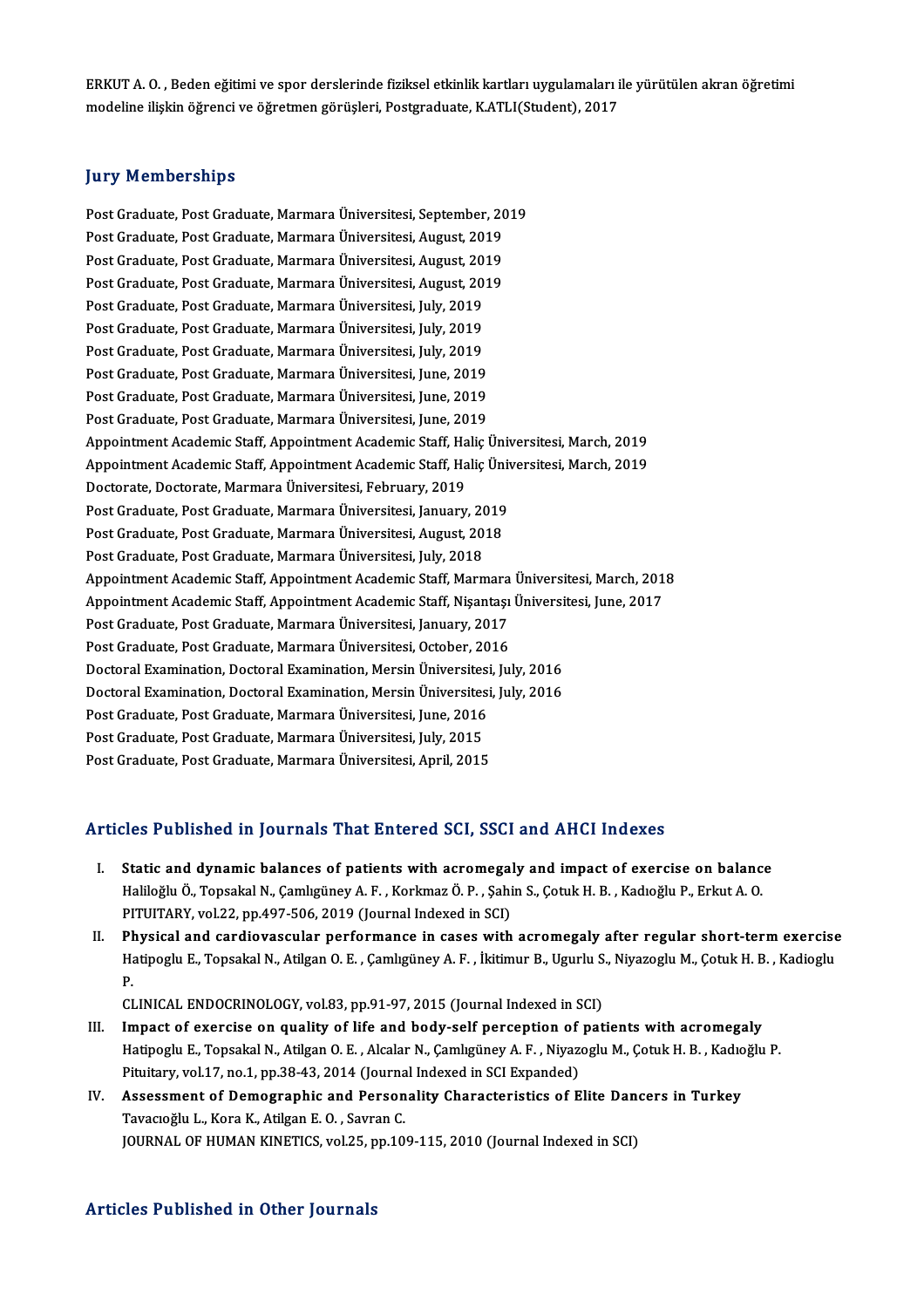I. Erken Çocukluk ve Çocukluk Dönemini Değerlendiren MotorGelişim Ölçeklerinin İncelenmesi<br>Kapkir Ö. Kulangıs S. Akkas Ö. Erkut A. O Erken Çocukluk ve Çocukluk Dönemin<br>Kanbir Ö., Kırlangıç S., Akkoç Ö., Erkut A. O.<br>Eunasian Bessansh in Sport Ssianse vel 6 . Erken Çocukluk ve Çocukluk Dönemini Değerlendiren MotorGelişim Ölçeklerinin İncelenm<br>Kanbir Ö., Kırlangıç S., Akkoç Ö., Erkut A. O.<br>Eurasian Research in Sport Science, vol.6, no.2, pp.180-205, 2021 (Other Refereed National

# Kanbir Ö., Kırlangıç S., Akkoç Ö., Erkut A. O.<br>Eurasian Research in Sport Science, vol.6, no.2, pp.180-205, 2021 (Other Refereed National Journals)<br>II. Effect of Rhythmic Basketball Lessons on Visual Attention Ability and Eurasian Research in Sport Science, vol.6, no.2, pp.180-205, 2021 (Other Refereed National Journals)<br>Effect of Rhythmic Basketball Lessons on Visual Attention Ability and Lay-up Skill in Scho<br>Aged 9-10.<br>Tanır A., Erkut A. Effect of Rhythmi<br>Aged 9-10.<br>Tanır A., Erkut A. O.<br>Universal Journal o Aged 9-10.<br>Tanır A., Erkut A. O.<br>Universal Journal of Educational Research, no.6, pp.1857-1862, 2018 (Refereed Journals of Other Institutions)<br>The Student Views shout Annlisations of the Beer Teaching Model and Physical As

- Tanır A., Erkut A. O.<br>Universal Journal of Educational Research, no.6, pp.1857-1862, 2018 (Refereed Journals of Other Institutions)<br>III. The Student Views about Applications of the Peer Teaching Model and Physical Acti Universal Journal of<br>The Student Views<br>Secondary School<br>Ath K. Mirzooğlu A. I The Student Views about Appl<br>Secondary School<br>Atlı K., Mirzeoğlu A. D. , Erkut A. O.<br>Turkiya Kliniklari Jaurnal of Sport
	-

Secondary School<br>Atlı K., Mirzeoğlu A. D. , Erkut A. O.<br>Turkiye Klinikleri Journal of Sports Sciences., vol.10, no.3, pp.97-115, 2018 (Refereed Journals of Other<br>Institutions) Atlı K., Mirzeo<br>Turkiye Klini<br>Institutions)<br>Belationshi

# IV. Relationships between Static and Dynamic Balance and Anticipation Time, Reaction Time in School Institutions)<br>Relationships between Static and D<br>Children at the Age of 10-12 Years<br>Begluut S. Frlut A.O. Akkee O Relationships between Station<br>Children at the Age of 10-12<br>Bozkurt S., Erkut A.O. , Akkoç O.<br>Universel Journal of Educational

Bozkurt S., Erkut A. O. , Akkoç O.<br>Universal Journal of Educational Research, vol.5, no.6, pp.927-931, 2017 (Refereed Journals of Other Institutions)

# Bozkurt S., Erkut A. O. , Akkoç O.<br>Universal Journal of Educational Research, vol.5, no.6, pp.927-931, 2017 (Refereed Journa<br>V. Parental Awareness and Knowledge for Participating in Talent Selection of Golf Universal Journal of Educational Research, vol.5, no.6, pp.927-93<br>Parental Awareness and Knowledge for Participating in T<br>Agopyan A., Güler M. L. , Yoruç Çotuk M., Erkut A. O. , Odabaş H. İ.<br>International Journal of Humani Parental Awareness and Knowledge for Participating in Talent Selection of Golf<br>Agopyan A., Güler M. L. , Yoruç Çotuk M., Erkut A. O. , Odabaş H. İ.<br>International Journal of Humanities and Social Science, vol.7, no.5, pp.98 Agopyan A., (<br>International<br>Institutions)<br>Agute Effect International Journal of Humanities and Social Science, vol.7, no.5, pp.98-10<br>Institutions)<br>VI. Acute Effects of Different Warm-up Methods on Dynamic Balance<br>Frlot A.O. Colon E. Sunar C

Institutions)<br>VI. Acute Effects of Different Warm-up Methods on Dynamic Balance<br>Erkut A. O., Gelen E., Sunar C. Acute Effects of Different Warm-up Methods on Dynamic Balance<br>Erkut A. O. , Gelen E., Sunar C.<br>International Journal of Sports Science, vol.7, no.3, pp.99-104, 2017 (Refereed Journals of Other Institutions)<br>Polation betwee Erkut A. O. , Gelen E., Sunar C.<br>International Journal of Sports Science, vol.7, no.3, pp.99-104, 2017 (Refereed Journals of Other Institutions)<br>VII. Relation between balance loss in floor exercise by male gymnasts and

# Internation<br>Relation<br>balance Relation between balance loss in floor (<br>balance<br>ALPKAYA U., ERKUT A. O. , AKIN M., PINAR S.<br>Turkich Journal of Sport and Exercise vol.1 . balance<br>ALPKAYA U., ERKUT A. O. , AKIN M., PINAR S.<br>Turkish Journal of Sport and Exercise, vol.1, no.15, pp.25-30, 2014 (Other Refereed National Journals)

- VIII. Comparision of dynamic and static balance in adolescents handball and soccer players Turkish Journal of Sport and Exercise, vol.1, no.15, pp.25-30, 2014 (Other Refereed National Journals)<br>Comparision of dynamic and static balance in adolescents handball and soccer players<br>Karadenizli Z. İ. , Erkut A. O. , Comparision of dynamic and static balance in adolescents handball and soccer p<br>Karadenizli Z. İ. , Erkut A. O. , Ramazanoğlu N., Uzun S., Çamlıgüney A. F. , Bozkurt S., Tiryaki (<br>Türk Spor ve Egzersiz Dergisi, vol.16, no.1 Karadenizli Z. İ. , Erkut A. O. , Ramazanoğlu N., Uzun S., Çamlıgüney A. F. , Bozkurt S., Tiryaki Ç., Küçük V.,<br>Türk Spor ve Egzersiz Dergisi, vol.16, no.1, pp.47, 2014 (Other Refereed National Journals)<br>IX. Effects of tra
	- Türk Spor ve Egzersiz Dergisi, vol.16, no.1, pp.47, 2014 (Other Refereed National Journals)<br>IX. Effects of trampoline training on jump, leg strength, static aand dynaamic balance of boys.<br>Erkut A. O. Effects of trampoline training on jump, leg strength, static aand dynaamic balance of boys.<br>Erkut A. O.<br>SCIENCE OF GYMNASTICS JOURNAL, vol.5, no.2, pp.15-25, 2013 (International Refereed University Journal)<br>Relation betwee

Erkut A. O.<br>SCIENCE OF GYMNASTICS JOURNAL, vol.5, no.2, pp.15-25, 2013 (International Refereed University Journal)<br>X. Relation between balance loss in floor exercises by male gymnasts and anthropometric features and<br>ha SCIENCE<br>Relation<br>balance Relation between balance loss in fl<br>balance<br>Erkut A. O. , Alpkaya U., Akın M., Pınar S.<br>Turkich Journal of Sport and Evergics v balance<br>Erkut A. O. , Alpkaya U., Akın M., Pınar S.<br>Turkish Journal of Sport and Exercise, vol.15, no.1, pp.25-30, 2013 (International Refereed University Journal)<br>Relationshins betyveen nersentual meter skills and nestura

Erkut A. O. , Alpkaya U., Akın M., Pınar S.<br>Turkish Journal of Sport and Exercise, vol.15, no.1, pp.25-30, 2013 (International Refereed University Jo<br>XI. Relationships between perceptual-motor skills and postural balan Turkish Jou<br><mark>Relations</mark><br>Erkut A. O.<br>Educations Relationships between perceptual-motor skills and postural balance in nine years old boys<br>Erkut A. O.<br>Educational Research and Reviews, vol.7, no.24, pp.517-525, 2012 (Refereed Journals of Other Institutions)<br>The effects o

Erkut A. O.<br>Educational Research and Reviews, vol.7, no.24, pp.517-525, 2012 (Refereed Journals of Other Institutions)<br>XII. The effects of postural control to gender differences in children

ErkutA.O. ,RamazanoğluN.,UzunS.,ÇamlıgüneyA.F.

The effects of postural control to gender differences in children<br>Erkut A. O. , Ramazanoğlu N., Uzun S., Çamlıgüney A. F.<br>Journal of Human Sciences, vol.9, no.2, pp.1272-1280, 2012 (Refereed Journals of Other Institutions)

# XIII. Investigating of relationship between balance parameters and balance lost of elite gymnastics on balance beam Journal of Huma<br>I<mark>nvestigating o</mark><br>balance beam<br>Erlut A.O. Alm

ErkutA.O. ,AkınM.,AlpkayaU.,Pınar S.

Journal of Human Sciences, vol.2, no.9, pp.1260-1271, 2012 (Refereed Journals of Other Institutions) Journal of Human Sciences, vol.2, no.9, pp.1260-1271, 2012 (Ref<br>The Effects of Intensive Ski Training on Postural Balance<br>Çamlıgüney A. F. , Ramazanoğlu N., Erkut A. O. , Yılmaz S., Uzun S.<br>International Journal of Humanit

# Erkut A. O., Akın M., Alpkaya U., Pınar S.<br>Journal of Human Sciences, vol.2, no.9, pp.1260-1271, 2012 (Refereed Journal<br>XIV. The Effects of Intensive Ski Training on Postural Balance of Athletes<br>Comkrünov A. E., Bomeranoğl

The Effects of Intensive Ski Training on Postural Balance of Athletes<br>Çamlıgüney A. F. , Ramazanoğlu N., Erkut A. O. , Yılmaz S., Uzun S.<br>International Journal of Humanities and Social Science, vol.2, no.2, pp.71-79, 2012 Camlıgüney<br>Internationa<br>Institutions)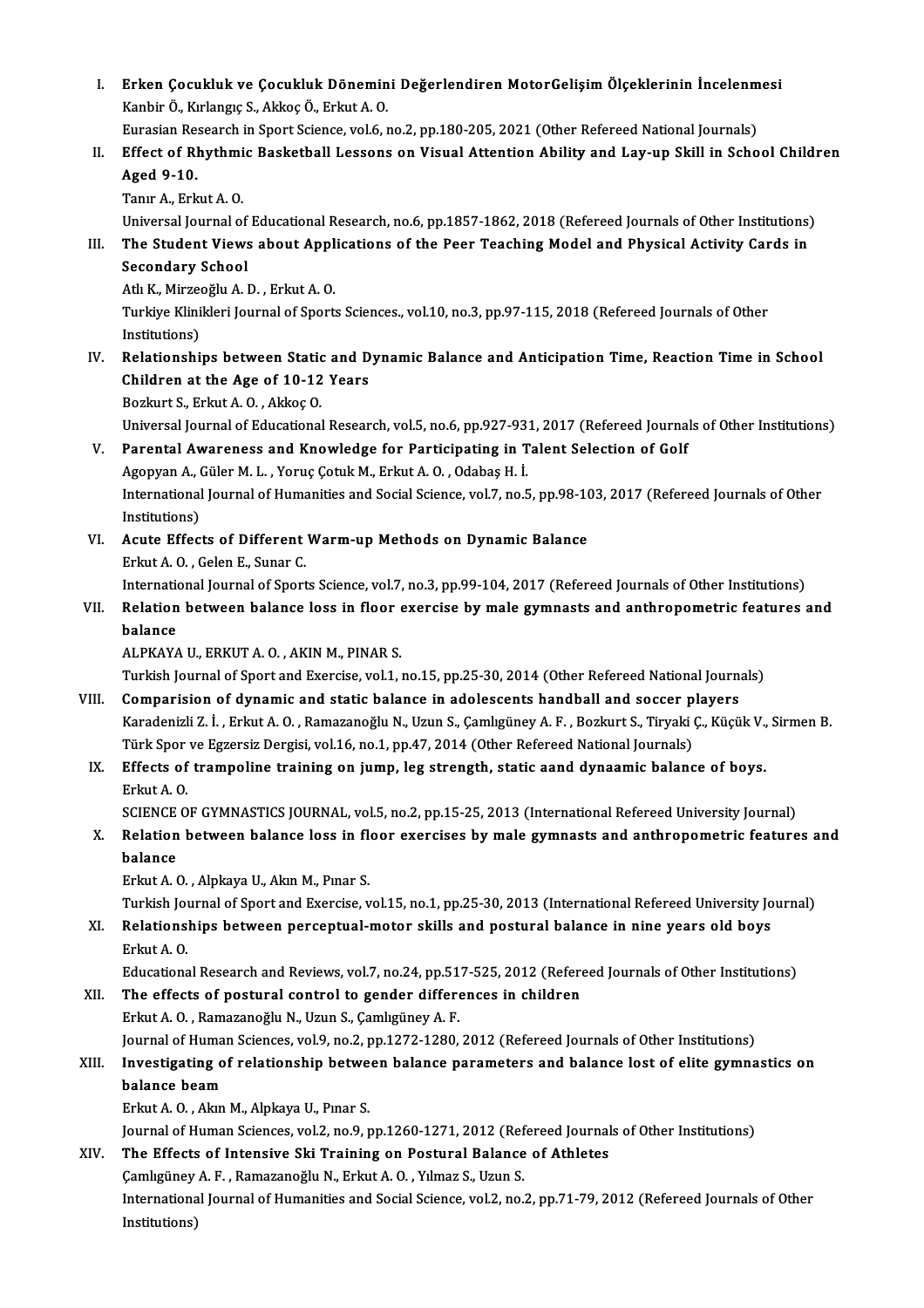| XV.    | Ritim Eğitiminin Kompleks cimnastik becerileri öğrenimi üzerine etkisinin değerlendirilmesi                      |
|--------|------------------------------------------------------------------------------------------------------------------|
|        | Erkut A O, Pinar S                                                                                               |
|        | Gazi Üniversitesi Been Eğitimi ve Spor Bilimletri Dergisi, vol.10, no.2, pp.11-24, 2005 (Other Refereed National |
|        | Journals)                                                                                                        |
| XVI.   | Evaluation of Physical condition and Body Composition of Elite Wheelchair Basketball Team in                     |
|        | İstanbul                                                                                                         |
|        | İnal H. S., Salih P., Odabaş H. İ., Ayça İ. B., Agopyan A., Erkut A. O., Yavuz B.                                |
|        | Palaestra, vol.19, pp.6-8, 2003 (Refereed Journals of Other Institutions)                                        |
| XVII.  | Kız Çocujklarınsda farklı yağ hesağlama yöntemlerinin incelenmesi                                                |
|        | Erkut A. O., Pinar S., Alpkaya U., Saygin Ö.                                                                     |
|        | A.Ü.Beden Eğitimi ve Spor Bilimleri, vol.4, pp.25-38, 2002 (National Refreed University Journal)                 |
| XVIII. | 11-13 yaş grubu kız ve erkek çocukların çift el-göz koordinasyonu ile fiziksel uygunluk düzeylerinin             |
|        | karşılaştırılması                                                                                                |
|        | Pınar S., Erkut A.O., Saygın Ö.                                                                                  |
|        | Spor ve Tip, vol.10, pp.47-50, 2002 (Other Refereed National Journals)                                           |
| XIX.   | Orta Yaş Grubu Bayanlarda 10 Haftalık Egzersiz Programının Beden Kompozisyonu Uzerine Etkisi                     |
|        | Alpkaya U., Erkut A.O.                                                                                           |
|        | Spor Araştırmaları Dergisi, vol.5, pp.31-39, 2001 (Other Refereed National Journals)                             |
| XX.    | Cimnastikte Isınma ve Esneklik Çalışmaları                                                                       |
|        | ALPKAYA U, ERKUT A.O.                                                                                            |
|        | Spor Araştırmaları Dergisi, vol.5, pp.56-65, 2001 (Other Refereed National Journals)                             |
| XXI.   | Direk Öğretim metodları ve motor beceri kazandırma üzerine etkileri                                              |
|        | PINAR S, ERKUT A O                                                                                               |
|        | SPOR BİLİMLERİ DERGİSİ, vol.7, pp.18-19, 1997 (Other Refereed National Journals)                                 |

# SPOR BILIMLERI DERGIS<br>Books & Book Chapters

| <b>Books &amp; Book Chapters</b> |                                                                                                                     |  |  |  |
|----------------------------------|---------------------------------------------------------------------------------------------------------------------|--|--|--|
| L                                | TÜM YÖNLERİ İLE CİMNASTİK                                                                                           |  |  |  |
|                                  | Altay B., Erkut A. O., Örs B. S., Ünal H., Suveren Erdoğan C., Bağcı E., Şahin E., Akdoğan H., Mülazımoğlu Ballı Ö. |  |  |  |
|                                  | (Editor), Ilgar Doğan Y (Editor)                                                                                    |  |  |  |
|                                  | Gazi Kitabevi, Ankara, 2021                                                                                         |  |  |  |
| П.                               | Genç Futbolcularda Fonsiyonel Antrenman                                                                             |  |  |  |
|                                  | Boztepe A, Erkut A. O., Yildiz S.                                                                                   |  |  |  |
|                                  | LAMBER ACADEMIC PUBLISHING, Chisinau, 2021                                                                          |  |  |  |
| Ш.                               | Artistik Cimnastik                                                                                                  |  |  |  |
|                                  | MÜLAZIMOĞLU BALLI Ö., ALTAY B., ERKUT A. O. , ÖRS B. S. , ÜNAL H., BAĞCI E., SUVEREN ERDOĞAN C., AKDOĞAN            |  |  |  |
|                                  | U CALINE ILCAD V                                                                                                    |  |  |  |

H.,ŞAHİNE., İLGARY. MÜLAZIMOĞLU BALLI Ö., ALTAY B., ERKUT A. O. , ÖRS B. S. , ÜNAL H., BAĞCI E., SUVEREN ERDOĞAN C., AKDOĞA<br>H., ŞAHİN E., İLGAR Y.<br>in: Tüm Yönleriyle Cimnastik, Özgür Mülazımoğlu Ballı, Yeliz Ilgar Doğan, Editor, GAZİ YAYINEVİ

H., ŞAHİN E<br>in: Tüm Yö:<br>104, 2021<br>APTİSTİK in: Tüm Yönleriyle Cimnastik, Özgür Mülazımoğlu Ballı, Yeliz Ilgar<br>104, 2021<br>IV. ARTİSTİK CİMNASTİK YAŞ GRUPLARI GELİŞİM PROGRAMI

# 104, 2021<br>**ARTİSTİK**<br>Erkut A. O.<br>PASIM OES <mark>ARTİSTİK CİMNASTİK YAŞ</mark><br>Erkut A. O.<br>BASIM OFSET, Ankara, 2000

# ваям оғзет, апкаға, 2000<br>Refereed Congress / Symposium Publications in Proceedings

- efereed Congress / Symposium Publications in Proceed<br>I. Sporcularda Diz Açısı Algısnın ElektrofizyolojikYanıta Etkisi Achylov r., ERKUT A.O., ÇOTUK H.B., DURU A.D.<br>Achylov r., ERKUT A.O., ÇOTUK H.B., DURU A.D.<br>IEEE Ataphul Turkey, 20 July 2010, np.979 Sporcularda Diz Açısı Algısnın Elektrofi<br>Achylov r., ERKUT A. O. , ÇOTUK H. B. , DURU<br>IEEE, İstanbul, Turkey, 30 July 2019, pp.978<br>The Effect of Computer Assisted Instru
- IEEE, İstanbul, Turkey, 30 July 2019, pp.978<br>II. The Effect of Computer Assisted Instruction on Teaching Skills in Volleyball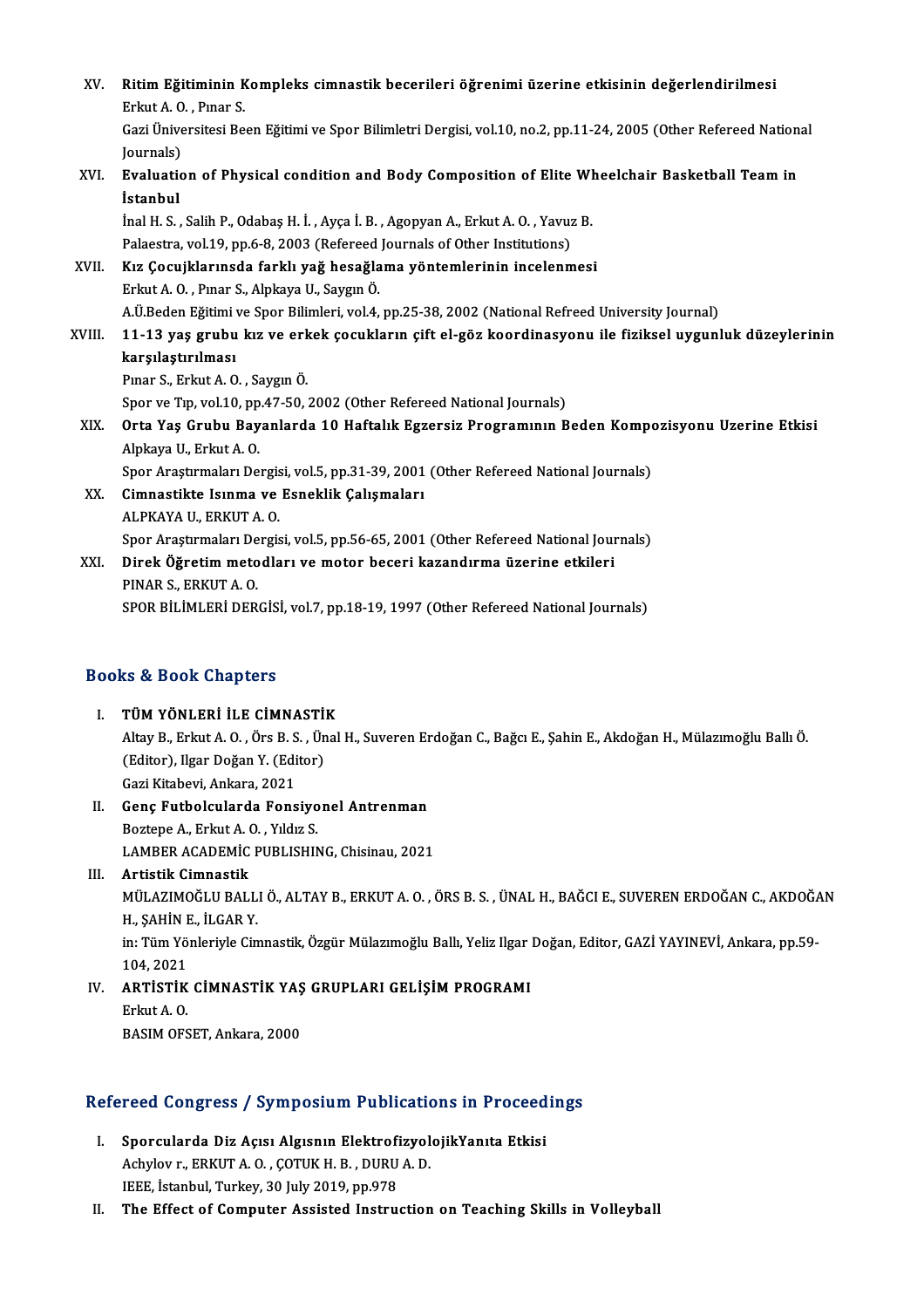YORUÇ ÇOTUK M., Bahadir B., ERKUT A. O.

YORUÇ ÇOTUK M., Bahadir B., ERKUT A. O.<br>RESEARCH QUARTERLY FOR EXERCISE AND SPORT, Tama, Japan, 20 - 25 April 2019, vol.90, pp.94-95<br>Effect of 6 months sport astivities on reservery of stability in shildren with sexabral p

- YORUÇ ÇOTUK M., Bahadir B., ERKUT A. O.<br>RESEARCH QUARTERLY FOR EXERCISE AND SPORT, Tama, Japan, 20 25 April 2019, vol.90, pp.94-95<br>III. Effect of 6 months sport activities on recovery of stability in children with cerebr RESEARCH QUARTERLY FOR EXERCISE AND SPORT, Tama, Japan, 20 - 25 April 2019, vol.90, pp.94<br>Effect of 6 months sport activities on recovery of stability in children with cerebral pa<br>UZUN S., YILMAZ S., RAMAZANOĞLU N., ÇAMLIG Effect of 6 months sport activities on recovery of stability in chilo<br>UZUN S., YILMAZ S., RAMAZANOĞLU N., ÇAMLIGÜNEY A. F. , ÖZKAYA G., EI<br>12. Uluslar arası Spor Bilimleri Kongresi, Turkey, 12 - 14 December 2012<br>Examinatio UZUN S., YILMAZ S., RAMAZANOĞLU N., ÇAMLIGÜNEY A. F. , ÖZKAYA G., ERKUT A. O. , BİTTAR F. O.<br>12. Uluslar arası Spor Bilimleri Kongresi, Turkey, 12 - 14 December 2012<br>IV. Examination of the Psychological acquisition of the
- 12. Uluslar arası Spor Bilimleri Kongresi, Turkey, 12 14 December 2012<br>Examination of the Psychological acquisition of the families who<br>schools.<br>ERKUT A. O., MURATOĞLU B., KANAR B., SALPER E. Examination of the Psychological acquisition<br>schools.<br>ERKUT A. O., MURATOĞLU B., KANAR B., SALPER E.<br>12. ELED European Congress, İstanbul, Türkiye 26.2

13.FIEPEuropeanCongress. İstanbul,Türkiye.26-29.09.2018., İstanbul,Turkey,26 September 2018

ERKUT A. O., MURATOĞLU B., KANAR B., SALPER E.<br>13. FIEP European Congress. İstanbul, Türkiye. 26-29.09.2018., İstanbul, Turkey, 26 Sept<br>V. Static and dynamic balances in acromegaly and impact of exercise on balance<br>HALU OC 13. FIEP European Congress. İstanbul, Türkiye. 26-29.09.2018., İstanbul, Turkey, 26 September 2018<br>Static and dynamic balances in acromegaly and impact of exercise on balance<br>HALILOGLU 0., TOPSAKAL N., ÇAMLIGÜNEY A. F. , P Stati<br>HAL<br>A.O. HALILOGLU O., TOPSAKAL N., ÇAMLIGÜNEY A. F. , POLAT YILMAZ O., S.<br>A. O.<br>20th European Congress of Endocrinology, 19 - 22 May 2018, pp.798<br>Effects of Student Contaned Teaching on the Attitudes of Seve

A. O.<br>20th European Congress of Endocrinology, 19 - 22 May 2018, pp.798<br>VI. Effects of Student-Centered Teaching on the Attitudes of Seventh-Grade Students.<br>EPKUT A. O. ÖZDEMİR V 20th European Congress<br>Effects of Student-Cent<br>ERKUT A. O. , ÖZDEMİR Y.<br>Shane America Congress Effects of Student-Centered Teaching on the Attitudes of Seventh-Grade Stu<br>ERKUT A. O. , ÖZDEMİR Y.<br>Shape America Congress, Nashville, United States Of America, 20 March 2018, pp.197<br>6. 9. Yas Cosuklanda Eklam Hinarmabilit

ERKUT A. O. , ÖZDEMİR Y.<br>Shape America Congress, Nashville, United States Of America, 20 March 2018, pp.197<br>VII. 6-9 Yaş Çocuklarda Eklem Hipermobilite ve dinamik Denge Becerisinin Değerlendirilmesi<br>TOPAL G ERKUT A. O. AKI Shape America Congress, Nashv<br>6-9 Yaş Çocuklarda Eklem H<br>TOPAL Ç., ERKUT A. O. , AKIN M.<br>15 Hluelararea: Span Bilimleri k 6-9 Yaş Çocuklarda Eklem Hipermobilite ve dinamik Denge Becerisin<br>TOPAL Ç., ERKUT A. O. , AKIN M.<br>15. Uluslararası Spor Bilimleri kongresi, 15 - 18 November 2017, pp.788-789<br>Bitimli Beskethel Densinin 9.19 Yas Oluyl Cesukl

- TOPAL Ç., ERKUT A. O. , AKIN M.<br>15. Uluslararası Spor Bilimleri kongresi, 15 18 November 2017, pp.788-789<br>VIII. Ritimli Basketbol Dersinin 9-10 Yaş Okul Çocuklarında Görsel Dikkat Becerisi Üzerine Etkisinin<br>Değerlend 15. Uluslararası Spor Bilimleri kongresi, 15 - 18 November 2017, pp.788-789<br>Ritimli Basketbol Dersinin 9-10 Yaş Okul Çocuklarında Görsel Dikkat<br>Değerlendirilmesi<br>TANIR A., ERKUT A. O. Ritimli Basketbol De<br>Değerlendirilmesi<br>TANIR A., ERKUT A. O.<br>Uluslararası 9. Bodan
	-

Uluslararası 9. Beden Eğitimi ve Spor Öğretmenliği Kongresi, Antalya, Turkey, 19 - 22 October 2017

IX. Beden Eğitimi ve Spor Derslerinde Akran Öğretimi ile Yürütülen Fiziksel Etkinlik Kartları Uluslararası 9. Beden Eğitimi ve Spor Öğretmenliği Kongresi, *f*<br>Beden Eğitimi ve Spor Derslerinde Akran Öğretimi ile T<br>Uygulamalarına İlişkin Öğrenci ve Öğretmen Görüşlerİ<br>ATLLK MİPZEQĞLUA D. ERKUTA Q Beden Eğitimi ve Spor Derslerinde<br>Uygulamalarına İlişkin Öğrenci ve (<br>ATLI K., MİRZEOĞLU A. D. , ERKUT A. O.<br>Uluslararası Balkan Spor Bilimleri Kong

ATLI K., MİRZEOĞLU A. D. , ERKUT A. O.<br>Uluslararası Balkan Spor Bilimleri Kongresi, Bursa, Turkey, 21 - 23 May 2017

X. Fiziksel Etkinlik Kartlarının Yer Değiştirme ve Dengeleme Hareketleri Gelişimine Etkisi (Beykoz İlçesi Pilot İlkokul Uygulaması)

BOZKURTS.,BALM.,KIRBAYIRB.,ERKUTA.O.

14 Uluslararası Spor Bilimleri Kongresi, 1 - 04 November 2016

- BOZKURT S., BAL M., KIRBAYIR B., ERKUT A. O.<br>14 Uluslararası Spor Bilimleri Kongresi, 1 04 November 2016<br>XI. Farklı Isınma Metotlarının Dinamik Denge Üzerine Akut Etkileri<br>ERKUT A. O., GELEN E. SUNAR G. 14 Uluslararası Spor Bilimleri Kor<br>Farklı Isınma Metotlarının Dir<br>ERKUT A. O., GELEN E., SUNAR C.<br>14 Uluslararası Spor Bilimleri Ko ERKUT A. O. , GELEN E., SUNAR C.<br>14. Uluslararası Spor Bilimleri Kongresi, İstanbul, Turkey, 01 October 2016
- ERKUT A. O. , GELEN E., SUNAR C.<br>14. Uluslararası Spor Bilimleri Kongresi, İstanbul, Turkey, 01 October 2016<br>XII. Effects of sedentary life style, gymnastics and team sports training on anthropometrics parameters,<br>wievel s 14. Uluslararası Spor Bilimleri Kongresi, İstanbul, Turkey, 01 October 2016<br>Effects of sedentary life style, gymnastics and team sports training on anthropom<br>visual selective attention and coincidence anticipation time of Effects of sedentary life style, gymnastics and<br>visual selective attention and coincidence ant<br>YÜCEL H. S., ERKUT A. O., DURU A. D., BOZKURT S.<br>"Technology Networking and Best Practice in Physi visual selective attention and coincidence anticipation time of 7-9 years old boys.<br>YÜCEL H. S., ERKUT A. O. , DURU A. D. , BOZKURT S.<br>"Technology, Networking and Best Practice in Physical Education and Health: Local to Gl YÜCEL H. S. , ERKUT A. O. , DURU A. D. , BOZKURT S.<br>Frechnology, Networking and Best Practice in Physical Education and Health: Local to Global"., 26 - 28 M.<br>XIII. 10-12 Yaş Çocuklarda Önceleme Zamanı ile Statik ve Dinamik
- "Technology, Networking and Best Practice in Physical Ec<br>10-12 Yaş Çocuklarda Önceleme Zamanı ile Statik<br>AKKOÇ O., ERKUT A. O. , BOZKURT S., güneri ş., yıldırım y.<br>4. Uluslaresi Spor Bilimleri Arastırma Kongresi, Canakkal 10-12 Yaş Çocuklarda Önceleme Zamanı ile Statik ve Dinamik Denge İlişkis<br>AKKOÇ O., ERKUT A. O. , BOZKURT S., güneri ş., yıldırım y.<br>4. Uluslarası Spor Bilimleri Araştırma Kongresi, Çanakkale, 10 - 13 September 2015<br>10 12 Y AKKOÇ O., ERKUT A. O. , BOZKURT S., güneri ş., yıldırım y.<br>4. Uluslarası Spor Bilimleri Araştırma Kongresi, Çanakkale, 10 - 13 September 2015<br>XIV. 10-12 Yaş Çocuklarda öncelleme zamanı ile statik ve dinamik dengenin karşıl
- 4. Uluslarası Spor Bilimleri Araştırma<br>10-12 Yaş Çocuklarda öncelleme<br>AKKOÇ O., ERKUT A. O. , BOZKURT S.<br>Uluslararası Spor Bilimleri Arastırma 10-12 Yaş Çocuklarda öncelleme zamanı ile statik ve dinamik dengenin karşılaştırılması<br>AKKOÇ O., ERKUT A. O. , BOZKURT S.<br>Uluslararası Spor Bilimleri Araştırma Kongresi (Usbak), Çanakkale, Turkey, 10 - 13 September 2015<br>Me AKKOÇ O., ERKUT A. O. , BOZKURT S.<br>Uluslararası Spor Bilimleri Araştırma Kongresi (Usbak), Çanakkale, Turkey, 10 - 13 September 2015<br>XV. Metabolic and Cardiovascular Changes in Cases with Acromegaly after Regular Short

Uluslararası Spor Bilimleri Araştırma Kongresi (Usbak), Çanakkale, Turkey, 10 - 13 September 2015<br>Metabolic and Cardiovascular Changes in Cases with Acromegaly after Regular Short-Term Exercise<br>HATİPOĞLU E. Ş. , İKİTİMUR B H.B. ,KADIOĞLUP. HATİPOĞLU E. Ş. , İKİTİMUR B., TOPSAKAL N., ERKUT A. O. , ÇAMLIGÜNEY A. F. , NİYAZOĞLU M., UĞURLU S., (<br>H. B. , KADIOĞLU P.<br>Endocrine Society'xxs 96th Annual Meeting and Expo, Chicago, United States Of America, 21 - 24 Jun

H. B., KADIOĞLU P.<br>Endocrine Society'xxs 96th Annual Meeting and Expo, Chicago, United States Of America, 21<br>XVI. Denge Antrenmanlarının Genç basketbolcularda sıçrama ve denge üzerine etkisi Endocrine Society'xxs 96th Annual Meeting and Expo, Chicago, United St<br>Denge Antrenmanlarının Genç basketbolcularda sıçrama ve den<br>ERKUT A. O. , UZUN S., ÇAMLIGÜNEY A. F. , RAMAZANOĞLU N., HASAN S.<br>12. Uluelar arası Spor B 12. Denge Antrenmanlarının Genç basketbolcularda sıçrama ve denge üzerine etkisi<br>12. Uluslar arası Spor Bilimleri Kongresi. 12-14 Aralık Denizli, Denizli, Turkey, 12 - 14 December 2012<br>12. Uluslar arası Spor Bilimleri Kong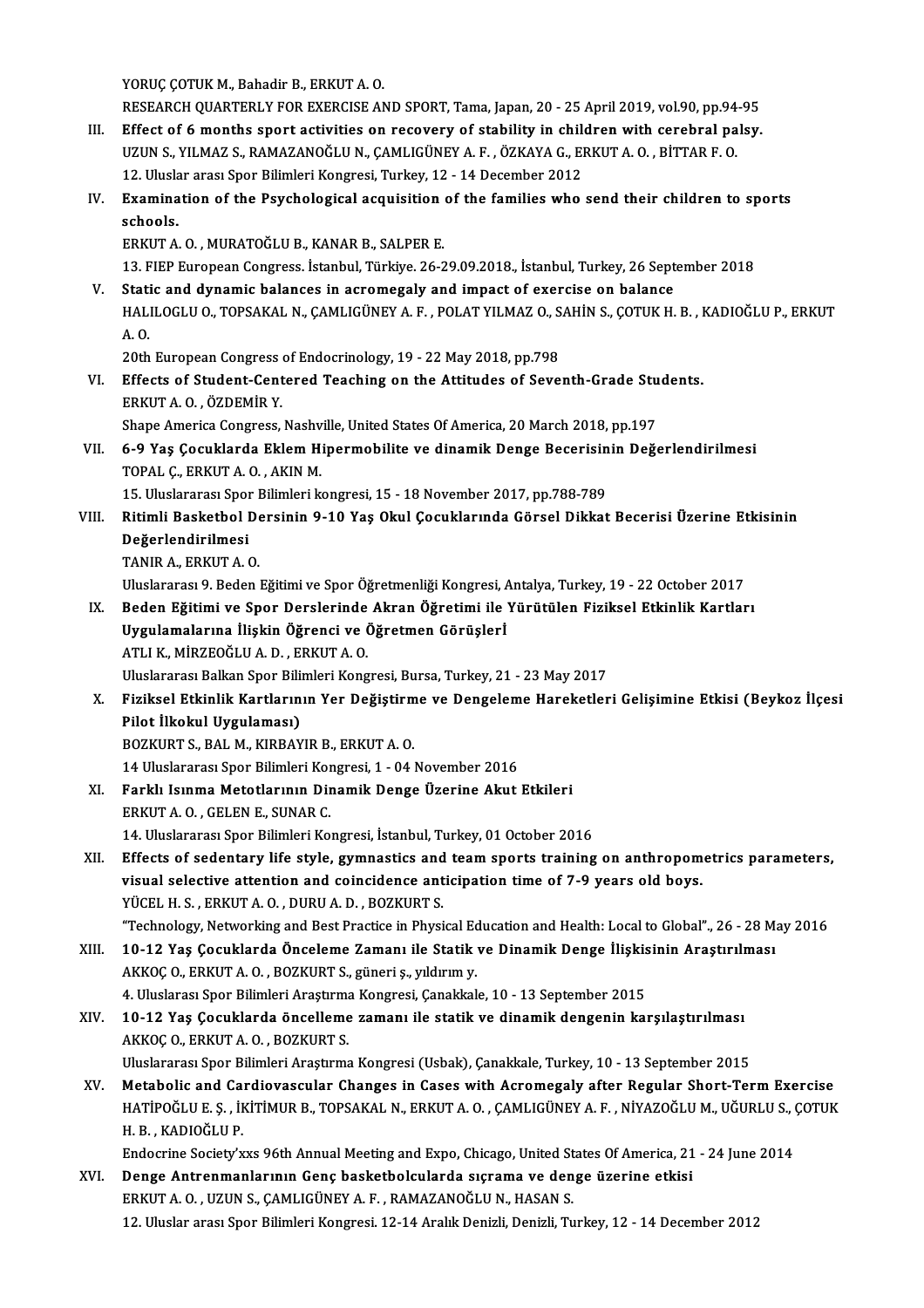| XVII.        | Genç sporcularda statik ve dinamik dengenin değerlendirilmesi                                                    |
|--------------|------------------------------------------------------------------------------------------------------------------|
|              | ERKUT A. O., RAMAZANOĞLU N., SİRMEN B., ÇAMLIGÜNEY A. F., KÜÇÜK V., KARADENIZLI Z. İ., BOZKURT S.                |
|              | 12. Uluslar arası Spor Bilimleri Kongresi. 12-14 Aralık Denizli, Denizli, Turkey, 12 - 14 December 2012          |
| XVIII.       | Effect of 6 month sport activities on recovery of stability in children with cerebral palsy                      |
|              | UZUN S., YILMAZ S., RAMAZANOĞLU N., ÇAMLIGÜNEY A. F., ÖZKAYA G., ERKUT A. O., OVVAK BİTTAR F.                    |
|              | 12. Uluslararası Spor Bilimleri Kongresi, Denizli, Turkey, 12 - 14 December 2012                                 |
| XIX.         | Evaluation of Static and Dynamic Postural Balance inYoung Athletes                                               |
|              | ERKUT A. O. , RAMAZANOĞLU N., SİRMEN B., ÇAMLIGÜNEY A. F. , KÜÇÜK V., KARADENİZLİ Z. İ. , BOZKURT S., UZUN       |
|              | S.                                                                                                               |
|              | 12TH INTERNATIONALSPORT SCIENCES CONGRESS, 12 - 14 December 2012                                                 |
| XX.          | E05 Spor eğitimine aday gençlerin beden proporsiyonları ve motor özellikleri arasındaki ilişkilerin              |
|              | değerlendirilmesi                                                                                                |
|              | AGOPYAN A., ODABAŞ H. İ., PINAR S., YAVUZ B., GÜLER M. L., PEHLİVAN A., DÖNMEZ N., SUNA N., YORUÇ M.,            |
|              | ERKUT A O, et al.                                                                                                |
|              | 7. Türk Spor Hekimliği Kongresi, İzmir - Türkiye, İzmir, Turkey, 26 - 30 April 1999, pp.72                       |
| XXI.         | E07 Minikler kategorisindeki 6 8 yaş sportif ritmik cimnastikçilerin motorik ve morfolojik                       |
|              | özelliklerine ilişkin Türkiye normlarının saptanmasına yönelik ön çalışma                                        |
|              | ALTAY F., AGOPYAN A., ÖZER M. K., KASAP H., HAZIR T., ERMAN K. A., PINAR S., ERKUT A. O.                         |
|              | IV. Spor Bilimleri Kongresi, Hacettepe Üniversitesi Spor Bilimleri ve Teknolojisi Yüksekokulu, Ankara - Türkiye, |
|              | Ankara, Turkey, 1 - 03 November 1996, pp.97                                                                      |
| XXII.        | E06 Yalova ilinde atletizm sporunu yapan gençlerin fiziki yapı değerlendirmeleri                                 |
|              | ODABAŞ H. İ., SUNA N., NAZAN D., GÜLER M. L., AGOPYAN A., YORUÇ M., ERKUT A. O.                                  |
|              | Yalova Kongresi, Yalova - Türkiye, Yalova, Turkey, 8 - 14 May 1998, pp.1-11                                      |
| XXIII.       | B29 Evaluation of the physical condition and the body composition of the elite wheelchair basketball             |
|              | team in Istanbul                                                                                                 |
|              | İNAL H. S., PINAR S., ODABAŞ H. İ., AYÇA İ. B., AGOPYAN A., ERKUT A. O., YAVUZ B.                                |
|              | 42nd World Congress, Developing Strategies of International Cooperation of HPERSD for the New Millennium,        |
|              | Minia University, Egypt, Kahire, Egypt, 1 - 07 July 1999, pp.95                                                  |
| XXIV.        | A new aproach to muscular endurance training: Ability of strength production In fatigued muscle.                 |
|              | KAYA F., BİÇER B., ERZEYBEK M. S., ERKUT A. O., DEMİREL N., PINAR S.                                             |
|              | 11 th Uluslar arası Spor Bilimleri Kongresi. 10-12 Kasım Antalya, Antalya, Turkey, 10 - 12 October 2010          |
| XXV.         | Elit düzeyde spor yapan ve spor yapmayan erkeklerde perturbasyon-denge ilişkisi.                                 |
|              | RAMAZANOĞLU N., TATAR Y., ÇAMLIGÜNEY A. F., KÜÇÜK V., ERKUT A. O., ÇOTUK H. B.                                   |
|              | 11 th Uluslar arası Spor Bilimleri Kongresi. 10-12 Kasım Antalya, Antalya, Turkey, 10 - 12 October 2010          |
| XXVI.        | COMPARISON OF DYNAMIC AND STATIC BALANCE IN ADOLESCENTS HANDBALL AND FOOTBALL                                    |
|              | <b>PLAYERS</b>                                                                                                   |
|              | KARADENİZLİ Z. İ., RAMAZANOĞLU N., UZUN S., ERKUT A. O., ÇAMLIGÜNEY A. F., KÜÇÜK V., BOZKURT S., TİRYAKİ         |
|              | C., SİRMEN B.                                                                                                    |
|              | 14th annual Congress of the EUROPEAN COLLEGE OF SPORT SCIENCE, Oslo_Norway, 24 - 27 June 2009                    |
| <b>XXVII</b> | Evaluation of body composition, muscle strength and balance in adolescents soccer players                        |
|              | ERKUT A. O., SİRMEN B., UZUN S., RAMAZANOĞLU N., KARADENİZLİ Z. İ., BOZDOĞAN Z.                                  |
|              | 14th ECSS Congress 24-27 June Oslo/Norway, Oslo, Norway, 24 - 27 June 2009                                       |
| XXVIII.      | Comparison of dynamic and static balance in adolescent Handall and Football players                              |
|              | KARADENİZLİ Z. İ., RAMAZANOĞLU N., UZUN S., ERKUT A. O., ÇAMLIGÜNEY A. F., KUCUK V., BOZKURT S., TİRYAKİ         |
|              | C., SİRMEN B.                                                                                                    |
|              | 14th Annual Congress of The ECSS, 24 - 27 June 2009                                                              |
| XXIX.        | Evoluation of body composition muscle strength and balance in adolescent soccer players                          |
|              | ERKUT A. O., SİRMEN B., UZUN S., RAMAZANOĞLU N., KARADENİZLİ Z. İ., BOZDOĞAN Z.                                  |
|              | 14th Annual Congress of The ECSS, 24 - 27 June 2009                                                              |
| XXX.         | Assessment of demographic and personality characteristics of elite dancers in Turkey                             |
|              | TAVACIOĞLU L., ERKUT A. O.                                                                                       |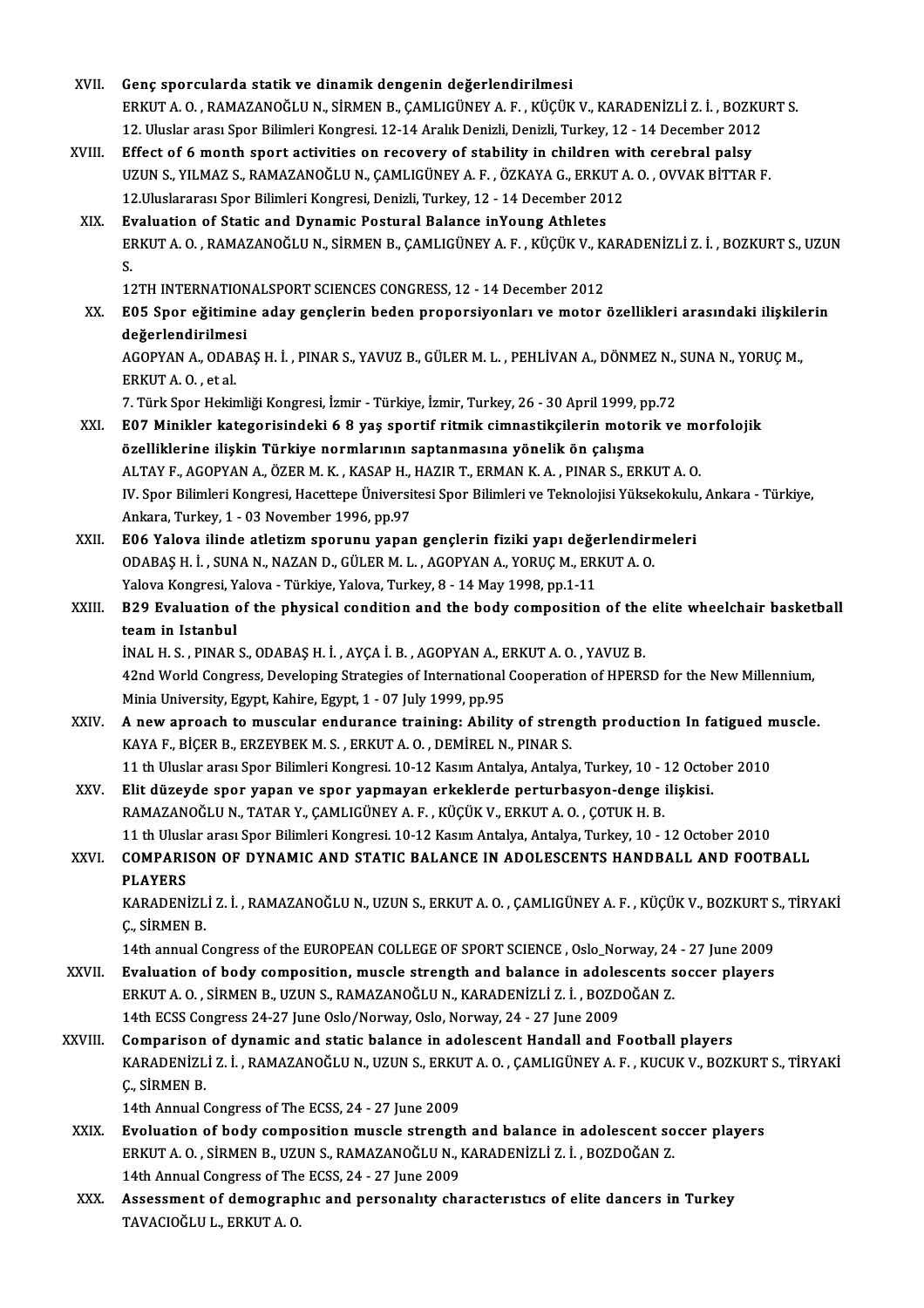|                | The 12th World Congress of Sport Psychology, 19 - 21 June 2009                                                |
|----------------|---------------------------------------------------------------------------------------------------------------|
| XXXI.          | The comparison of static balance and postural sway of water polo players karate athletes and                  |
|                | sedentary people                                                                                              |
|                | ERKUT A. O., SİRMEN B., BOZKURT S., RAMAZANOĞLU N., UZUN S., KARADENİZLİ Z. İ.                                |
|                | 50th ICHPER-SD Anniversary World Congress Japan, Japan, 9 - 12 May 2008                                       |
| XXXII.         | Dansçılarda denge becerileri ile İlgili olabilecek faktörlerin incelenmesi.                                   |
|                | PINAR S., TAVACIOĞLU L., ERKUT A. O.                                                                          |
|                | The 11th ICHPER:SD WORLD CONGRESS, 3 - 05 November 2007                                                       |
| <b>XXXIII</b>  | Yetişkin dansçılarda denge becerilerisinin sergilenmesinde cinsiyete bağlı farklılıkların                     |
|                | değerlendirilmesi                                                                                             |
|                | PINAR S., ERKUT A. O., TAVACIOĞLU L.<br>The 11th ICHPER:SD WORLD CONGRESS Muğla Türkiye, 3 - 05 November 2007 |
| <b>XXXIV</b>   | Elit bayan cimnastikçilerde denge kayıpları ile biomotor ve antropometrik özelliklerin                        |
|                | karşılaştırılması                                                                                             |
|                | AKIN M., ERKUT A.O., PINAR S.                                                                                 |
|                | The 11th ICHPER:SD WORLD CONGRESS. 3-5-Kasim Muğla, 3 - 05 November 2007                                      |
| <b>XXXV</b>    | The role of family in golf development in turkey.                                                             |
|                | ODABAŞ H. İ., AGOPYAN A., GÜLER M. L., YORUÇ ÇOTUK M., ERKUT A. O.                                            |
|                | 12 th Annual Congress of the European Collage of Sport Science. 11-14 July Finland, 11 - 14 July 2007         |
| <b>XXXVI</b>   | Evaluation of the effect of rhythm education on acquiring complex gymnastics skills and motor                 |
|                | characteristics.                                                                                              |
|                | ERKUT A.O., PINAR S.                                                                                          |
|                | 8. Spor Bilimleri Avrupa Kongresi. 17-20 Kasım Antalya, 17 - 20 October 2004                                  |
| <b>XXXVII.</b> | Evaluation of sportmen's view and attitude towards violance in sports.                                        |
|                | TAVACIOĞLU L., KORA K., YELTEPE H., ERKUT A. O.                                                               |
|                | 8. Spor Bilimleri Avrupa Kongresi. 17-20 Kasım Antalya, Antalya, Turkey, 17 - 20 October 2004                 |
| XXXVIII.       | Kız çocuklarında farklı yağ hesaplama yöntemlerinin incelenmesi<br>Pinar S., ALPKAYA U., ERKUT A. O.          |
|                | 3. Uluslararası Akdeniz Spor Bilimleri Kongresi, Turkey, 2 - 04 November 2001                                 |
| <b>XXXIX</b>   | Orta yaş grubu bayanlarda 10 haftalık egzersiz programının beden kompozisyonu üzerine etkisi                  |
|                | ALPKAYA U., ODABAŞ H. İ., ERKUT A. O.                                                                         |
|                | 3. Uluslararası Akdeniz Spor Bilimleri Kongresi. 2-4 Kasım, Antalya, Antalya, Turkey, 2 - 04 October 2001     |
| XL.            | Kız çocuklarında farklı yağ hesaplama yöntemlerinin incelenmesi. 3. Uluslararası Akdeniz Spor                 |
|                | Bilimleri Kongresi, 2-4 Kasım Antalya                                                                         |
|                | PINAR S., ALPKAYA U., ERKUT A. O.                                                                             |
|                | 3. Uluslararası Akdeniz Spor Bilimleri Kongresi, 2-4 Kasım Antalya, Antalya, Turkey, 2 - 04 October 2001      |
| XLI.           | ). 11-13 yaş grubu kız ve erkek çocukların çift el göz koordinasyonu ile fiziksel uygunluk                    |
|                | düzeylerinin karşılaştırılması                                                                                |
|                | PINAR S., ERKUT A. O., GELEN E.                                                                               |
|                | 3. Uluslararası Akdeniz Spor Bilimleri Kongresi, 2-4 Kasım Antalya, Antalya, Turkey, 2 - 04 October 2001      |
| XLII.          | Evaluation of physical condition and body composition of an elite wheelchair basketball team in               |
|                | Istanbul<br>INAL H. S., PINAR S., ERKUT A. O., AGOPYAN A., AYÇA İ. B.                                         |
|                | .42 nd ICHPER. SD World Congress. July 01-07, 1999, Egypt, 1 - 07 May 1999, pp.95                             |
| XLIII.         | Spor eğitimine aday gençlerin beden proporsyonları ve motor özellikleri arasındaki ilişkilerin                |
|                | değerlendirilmesi                                                                                             |
|                | AGOPYAN A., ODABAŞ H. İ. , ERKUT A. O.                                                                        |
|                | Türk Spor Hekimliği Kongresi. 26-30 Nisan İzmir, İzmir, Turkey, 26 - 30 April 1999                            |
| XLIV.          | Yalova ilinde atletizm sporunu yapan gençlerin fiziki yapı değerlendirmeleri.                                 |
|                | ODABAŞ H. İ., SUNA N., DÖNMEZ N., GÜLER M. L., YORUÇ ÇOTUK M., ERKUT A. O.                                    |
|                | Yalova Kongresi, 8-14 Mayıs Yalova, Yalova, Turkey, 8 - 14 May 1998                                           |
|                |                                                                                                               |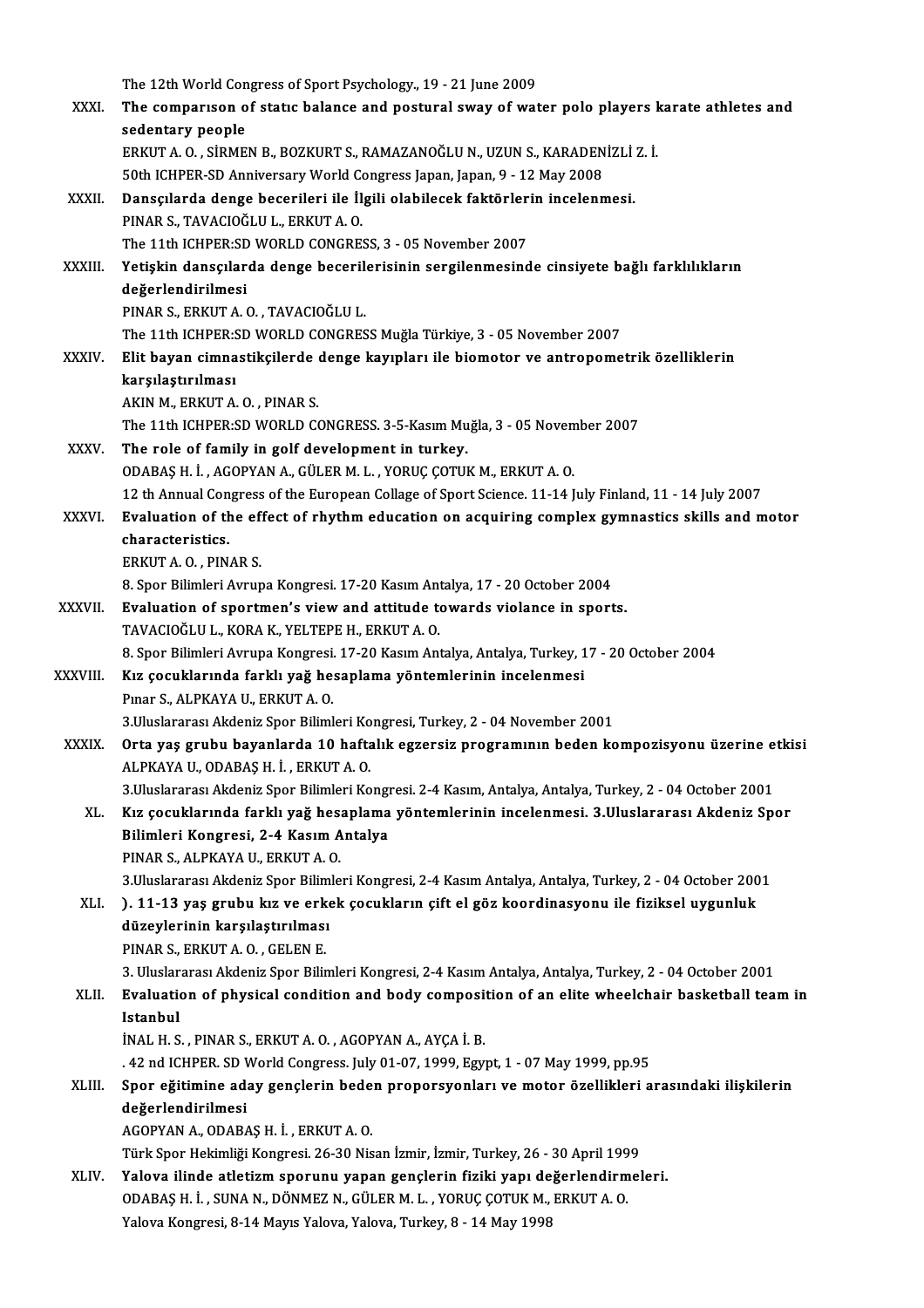XLV. Minikler kategorisindeki (6-8 yaş) sportif ritmik cimnastikçilerin motorik ve morfolojik özelliklerine<br>İliskin türkiye nermlarının sentenmesine yönelik ön selisme Minikler kategorisindeki (6-8 yaş) sportif ritmik cimnastikçil<br>ilişkin türkiye normlarının saptanmasına yönelik ön çalışma.<br>ALTAVE ACOPYANA ÖZER M.K., KASARH, HAZIR T. PINAR S. ER Minikler kategorisindeki (6-8 yaş) sportif ritmik cimnastikçilerin mot<br>ilişkin türkiye normlarının saptanmasına yönelik ön çalışma.<br>ALTAY F., AGOPYAN A., ÖZER M. K. , KASAP H., HAZIR T., PINAR S., ERKUT A. O.<br>W. Spor Bilim ilişkin türkiye normlarının saptanmasına yönelik ön çalışma.<br>ALTAY F., AGOPYAN A., ÖZER M. K. , KASAP H., HAZIR T., PINAR S., ERKUT A. O.<br>IV. Spor Bilimleri Kongresi. 01-03 Kasım Ankara, Ankara, Turkey, 1 - 03 October 1996

## Supported Projects

**Supported Projects**<br>Ramazanoğlu N., Erkut A. O. , Küçük V., Uzun S., Çamlıgüney A. F. , Bozkurt S., Tiryaki Ç., Project Supported by Higher<br>Education Institutions, Sporsularda Denge Ölsümleri ...Elit Spor Vapan ve Yanmaya Edpported Frojeca.<br>Ramazanoğlu N., Erkut A. O. , Küçük V., Uzun S., Çamlıgüney A. F. , Bozkurt S., Tiryaki Ç., Project Supported by Highe<br>Education Institutions, Sporcularda Denge Ölçümleri, "Elit Spor Yapan ve Yapmayan Bi Ramazanoğlu N., Erkut A. O. , Küçük V., Uzun S., Çamlıgü<br>Education Institutions, Sporcularda Denge Ölçümleri, "E<br>Postürel Salınımlarının Değerlendirilmesi, 2009 - 2012 Postürel Salınımlarının Değerlendirilmesi, 2009 - 2012<br>Activities in Scientific Journals

Journal of Physical Education and Sports Studies, Advisory Committee Member, 2017 - Continues

## Memberships / Tasks in Scientific Organizations

TÜRKİYE CİMNASTİK FEDERASYONU EĞİTİM KOMİTESİ BAŞKANI, Chairman, 2016 - Continues, Turkey

## **Scientific Refereeing**

Scientific Refereeing<br>10. Uluslararası Beden Egitimi ve Spor Ögretmenligi Kongresi, Conference Paper (Full Text), November 2019<br>RESAD, Other Indexed Journal, May 2019 Besentinite Neren Bening<br>10. Uluslararası Beden Egitimi ve Spor Ögi<br>BESAD, Other Indexed Journal, May 2019<br>9. Uluslararası Beden Egitimi ve Spor Ögye 10. Uluslararası Beden Egitimi ve Spor Ögretmenligi Kongresi, Conference Paper (Full Text), November 2019<br>BESAD, Other Indexed Journal, May 2019<br>9. Uluslararası Beden Egitimi ve Spor Ögretmenligi Kongresi, Conference Paper

BESAD, Other Indexed Journal, May 2019<br>9. Uluslararası Beden Egitimi ve Spor Ögretmenligi Kongresi, Conference Paper (Full Text), November 2018<br>BESAD, Other Indexed Journal, October 2017

### **Tasks In Event Organizations**

Tasks In Event Organizations<br>Erkut A. O. , ALDEMİR G. Y. , Milli Spor Politikası Çalıştayı, Workshop Organization, İstanbul, Turkey, Aralık 2019<br>Erlut A. O. 13. EJER European Congress, Ssientifis Congress, İstanbul, Turkey 1 abiis 11 2 vent en gammatisme<br>Erkut A. O. , ALDEMİR G. Y. , Milli Spor Politikası Çalıştayı, Workshop Organization, İstanbul, Tu<br>Erkut A. O. , Artistik Gimnastik Dünya Kunası 'World Challange Gun' 91.93 Temmuz 2016, Spol Erkut A. O. , ALDEMİR G. Y. , Milli Spor Politikası Çalıştayı, Workshop Organization, İstanbul, Turkey, Aralık 2019<br>Erkut A. O. , 13. FIEP European Congress, Scientific Congress, İstanbul, Turkey, Temmuz 2018<br>Erkut A. O. , Erkut A. O. , 13. FIEP European Congress, Scientific Congress, İstanbul, Turkey, Temmuz 2018<br>Erkut A. O. , Artistik Cimnastik Dünya Kupası 'World Challenge Cup' 01-03 Temmuz 2016, Spo<br>Turkey, Temmuz 2016<br>Erkut A. O. , ISPE Erkut A. O. , Artistik Cimnastik Dünya Kupası 'World Challenge Cup' 01-03 Temmuz 2016, Spo<br>Turkey, Temmuz 2016<br>Erkut A. O. , ISPER SD Dünya Kongresi Dans Eğitimi , Scientific Congress, Turkey, Aralık 2013<br>Erlut A. O. , Akd Erkut A. O., Akdeniz Oyunları 2013 Mersin, Sportive Activities, Mersin, Turkey, Temmuz 2013 Erkut A. O. , ISPER SD Dünya Kongresi Dans Eğitimi , Scientific Congress, Turkey, Aralık 2013<br>Erkut A. O. , Akdeniz Oyunları 2013 Mersin, Sportive Activities, Mersin, Turkey, Temmuz 2013<br>Erkut A. O. , Korfbol Temel Eğitim Erkut A. O. , Akdeniz Oyunları<br>Erkut A. O. , Korfbol Temel Eğ<br>İstanbul, Turkey, Nisan 2004<br>Erlut A. O. 36 Ayruna Üniye Erkut A. O. , Korfbol Temel Eğitim Kursu (13 Nisan 2004 M.Ü. BESYO) Organizasyon Komitesi Üyesi , Sportive Ao<br>İstanbul, Turkey, Nisan 2004<br>Erkut A. O. , 36. Avrupa Üniversiteler Korfbol Şampiyonası (27-29 Haziran 2003), İs İstanbul, Turkey, Nisan 2004<br>Erkut A. O. , 36. Avrupa Üniversiteler Korfbol Şampiyonası (27-29 Haziran 2003), İstanbul Teknik Üniversitesi)<br>Organizasyon Komitesi üyesi , Sportive Activities, İstanbul, Turkey, Haziran 2003 Erkut A. O. , 36. Avrupa Üniversiteler Korfbol Şampiyonası (27-29 Haziran 2003), İstanbul Teknik Üniversitesi)<br>Organizasyon Komitesi üyesi , Sportive Activities, İstanbul, Turkey, Haziran 2003<br>Tacer E., Kesim Ü., Güler M. Organizasyon Komitesi üyesi , Sportive Activities, İstanbul, Turkey, Haziran 2003<br>Tacer E., Kesim Ü., Güler M. L. , Paşaoğlu A., Boyacıoğlu H., Kuruoğlu M., Tavacıoğlu L., Albayrak Y., Yeltepe H.,<br>B., et al., The European Tacer E., Kesim Ü., Güler M. L. , Paşaoğlu A., Boyacıoğlu H., Kuruoğlu M., Tavacıoğlu L., Albayrak Y., Yeltepe H., Arslanta<br>B., et al., The European University Korfball Championship, Sportive Activities, İstanbul, Turkey, B., et al., The European University Korfball Championship, Sportive Activities, İstanbul, Turkey, Haziran 2003<br>Akarçay V., Kasap H., İnal S., Özer M. K. , Pehlivan A., Kızılet A., Peker İ., Ağırbaş İ., Ayça İ. B. , Karagöz

## **Edit Congress and Symposium Activities**

10.UluslararasıBedenEğitimive SporÖğretmenliğiKongresi, Invited Speaker,Antalya,Turkey,2019